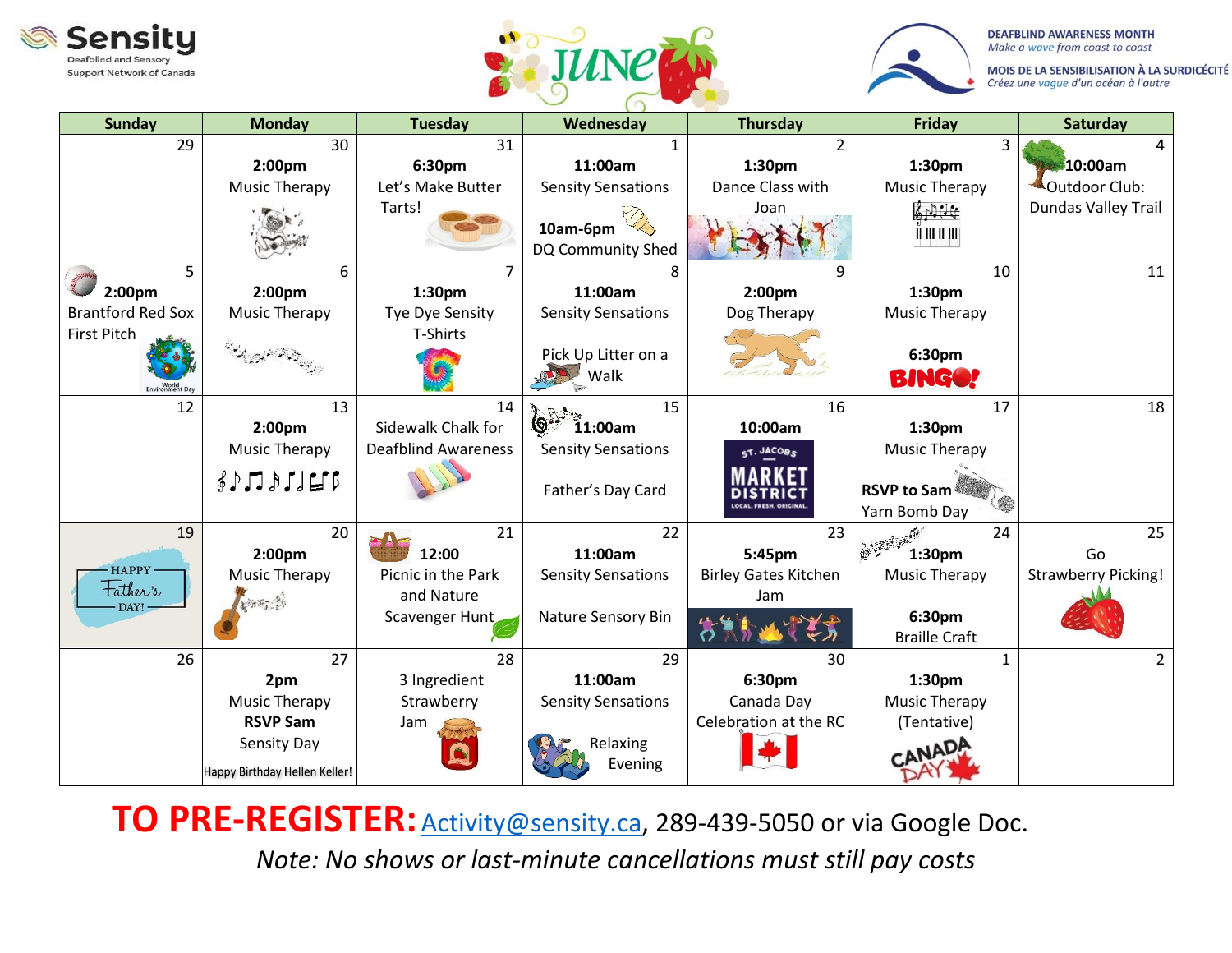





MOIS DE LA SENSIBILISATION À LA SURDICÉCITÉ Créez une vague d'un océan à l'autre

| <b>Activity</b>                                                                  | Time-\$-Location                                                                              | <b>Deadline</b>                      | <b>Additional Information</b>                                                                                                                                                                                                                                                    |
|----------------------------------------------------------------------------------|-----------------------------------------------------------------------------------------------|--------------------------------------|----------------------------------------------------------------------------------------------------------------------------------------------------------------------------------------------------------------------------------------------------------------------------------|
| May 30 <sup>th</sup> Music Therapy                                               | <b>2pm-No Cost-Virtual</b>                                                                    | Day of                               | Join Kaelyn and friends in a fun and exciting 30-minute Group Music Therapy<br>session!                                                                                                                                                                                          |
| May 31 <sup>st</sup> Let's Make<br><b>Butter Tarts!</b>                          | 6:30pm-No Cost-<br><b>MPR/Virtual</b>                                                         | May 29th                             | May 28 <sup>th</sup> and 29 <sup>th</sup> is the Paris Great Butter Tart Festival! Let's learn how to make<br>butter tarts on our own! *Limit of 10 individuals for in person sign up*                                                                                           |
| June 1 <sup>st</sup> Sensity<br>Sensations                                       | 11am-No Cost-MPR                                                                              | Day of                               | Join Hailey & Kaelyn in creating our very own Sensity band! Come get your music<br>making on, with the music therapy you know and love! *Limit of 10 individuals for<br>in person sign up*                                                                                       |
| June 1 <sup>st</sup> DQ Community<br>Shed                                        | Drop in 10am to 6pm-<br><b>Bring your own</b><br>budget for ice cream-<br>115 King George rd. | Open to all!                         | We will be onsite at the Dairy Queen Community Shed in Brantford! Join us to kick-<br>off National Deafblind Awareness Month and #MakeAWave from coast-to-coast.<br>It's also "Time Warp Wednesday" where Dairy Queen will be selling banana splits<br>and parfaits for 1/2 off! |
| June 2 <sup>nd</sup> Dance Class with<br>Joan                                    | 1:30pm-\$5-Sensory<br>Garden                                                                  | May 31st                             | Joan is a professional and coming to the RC! Let's see what moves get our groove<br>on! *Weather Dependant*                                                                                                                                                                      |
| June 3rd Music Therapy                                                           | 1:30pm-No Cost-MPR                                                                            | Day of                               | Join Hailey & Kaelyn for the fun and exciting hour-long music therapy session!<br>*Limit of 10 individuals for in person sign up*                                                                                                                                                |
| June 4 <sup>th</sup> Outdoor Club:<br>Dundas Valley<br><b>Conservation Trail</b> | <b>10am-No Cost-650</b><br><b>Governors Rd,</b><br>Dundas, ON L9H 5E3                         | June 2nd                             | Let's get some fresh air together! This scenic trial is wheelchair accessible $\circled{c}$ .                                                                                                                                                                                    |
| June 5 <sup>th</sup> Brantford Red<br>Socks First Pitch                          | 2pm-\$5-Arnold<br><b>Anderson stadium</b>                                                     | RSVP to<br>Sam Gaspar<br>by June 3rd | We will be hosting a first pitch at the Brantford Red Sox game! Stay tuned for<br>details on our pitcher!                                                                                                                                                                        |
| June 6 <sup>th</sup> Music Therapy                                               | <b>2pm-No Cost-Virtual</b>                                                                    | Day of                               | Join Kaelyn and friends in a fun and exciting 30-minute Group Music Therapy<br>session!                                                                                                                                                                                          |
| June 7 <sup>th</sup> Tye Dye Sensity<br>T-Shirts                                 | 1:30pm-No Cost-RC                                                                             | June 3rd                             | Come join our groovy activity and Tye Dye some Sensity T-Shirts! In preparation for<br>our upcoming Sensity spirit week starting June 20 <sup>th</sup> !                                                                                                                         |
| June 8 <sup>th</sup> Sensity<br>Sensations                                       | 11am-No Cost-MPR                                                                              | Day of                               | Join Hailey & Kaelyn in creating our very own Sensity band! Come get your music<br>making on, with the music therapy you know and love! *Limit of 10 individuals for<br>in person sign up*                                                                                       |

TO PRE-REGISTER: **Activity@sensity.ca**, 289-439-5050 or via Google Doc.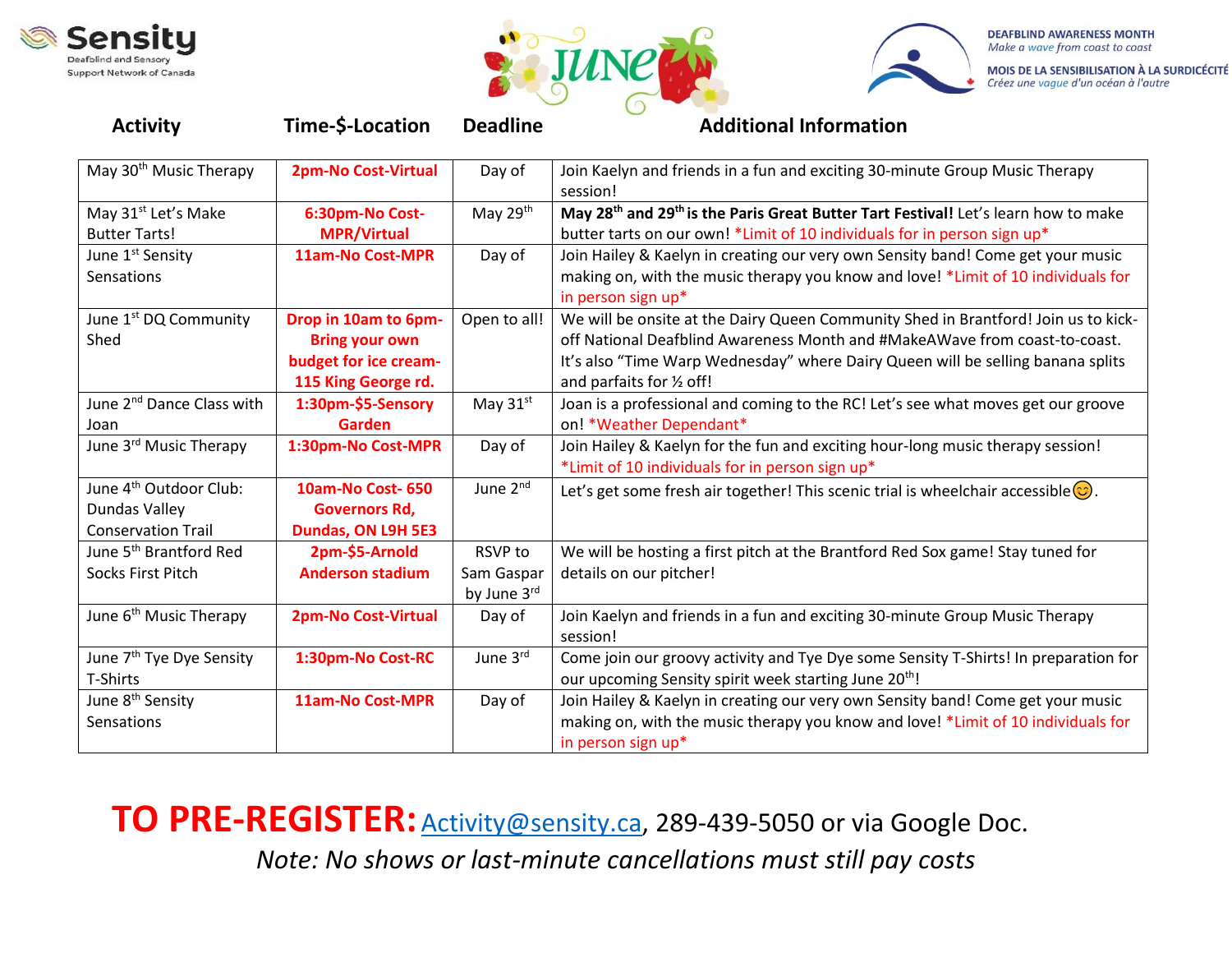





MOIS DE LA SENSIBILISATION À LA SURDICÉCITÉ Créez une vague d'un océan à l'autre

| June 8 <sup>th</sup> Pick Up Litter on | Independent                | Day of               | In celebration of World Earth Day on June 5 <sup>th</sup> go for a walk wherever you'd like. |
|----------------------------------------|----------------------------|----------------------|----------------------------------------------------------------------------------------------|
| a Walk                                 |                            |                      | Bring a bag and help the planet by picking up some litter! Don't forget gloves and           |
|                                        |                            |                      | sanitizer!                                                                                   |
| June 9 <sup>th</sup> Dog Therapy       | 2pm-No Cost-MPR or         | June 6 <sup>th</sup> | IT'S BACK! Dog Therapy will be held in the Sensory Garden but is weather                     |
|                                        | <b>Sensory Garden</b>      |                      | dependant. Let's give a big welcome back to Therapeutic Paws of Canada! * First              |
|                                        |                            |                      | come first serve sign up with a limit of 10 individuals for in person sign up in the         |
|                                        |                            |                      | MPR. There will be a wait list to sign up once capacity is reached for if Dog Therapy        |
|                                        |                            |                      | can be moved outside* *Weather Dependant for sensory garden*                                 |
| June 10 <sup>th</sup> Music Therapy    | 1:30pm-No Cost-MPR         | Day of               | Join Hailey & Kaelyn for the fun and exciting hour-long music therapy session!               |
|                                        |                            |                      | *Limit of 10 individuals for in person sign up*                                              |
| June 10 <sup>th</sup> Bingo            | 6:30pm-No Cost-            | June 7 <sup>th</sup> | Let's play Bingo together $\odot$ .                                                          |
|                                        | <b>Virtual</b>             |                      |                                                                                              |
| June 13 <sup>th</sup> Music Therapy    | <b>2pm-No Cost-Virtual</b> | Day of               | Join Kaelyn and friends in a fun and exciting 30-minute Group Music Therapy                  |
|                                        |                            |                      | session!                                                                                     |
| June 14 <sup>th</sup> Sidewalk Chalk   | Drop in 10am to 3pm-       | Day of               | June is deafblind awareness month! Let's spread some extra awareness by using                |
| for Deafblind Awareness                | <b>No Cost-Outside the</b> |                      | sidewalk chalk on our sidewalks around the RC! Meet your Activity Coordinator                |
|                                        | <b>RC or Independent</b>   |                      | Brittany in the sensory Garden for Chalk. Can't make it to the RC? Do it on your             |
|                                        |                            |                      | own around your home!                                                                        |
| June 15 <sup>th</sup> Sensity          | 11am-No Cost-MPR           | Day of               | Join Hailey & Kaelyn in creating our very own Sensity band! Come get your music              |
| Sensations                             |                            |                      | making on, with the music therapy you know and love! *Limit of 10 individuals for            |
|                                        |                            |                      | in person sign up*                                                                           |
| June 15 <sup>th</sup> Father's Day     | Independent                | Day of               | Father's Day is coming up, make a card for the father figure in your life!                   |
| Card                                   |                            |                      |                                                                                              |
| June 16 <sup>th</sup> St. Jacobs       | 10am-Budget your           | June 14th            | Let's go to the market! Lots of merchandise, produce and treats to choose from               |
| Market                                 | own cost-878 Weber         |                      | $\odot$ . Don't forget to budget for lunch if you plan on eating here!                       |
|                                        | St N, Woolwich, ON         |                      |                                                                                              |
|                                        | <b>N2J 4A9</b>             |                      |                                                                                              |
| June 17 <sup>th</sup> Music Therapy    | 1:30pm-No Cost-MPR         | Day of               | Join Hailey & Kaelyn for the fun and exciting hour-long music therapy session!               |
|                                        |                            |                      | *Limit of 10 individuals for in person sign up*                                              |
| June 17 <sup>th</sup> Yarn Bombing     | <b>Sign Up-No Cost-</b>    | RSVP to              | From 12:45pm to 5:30pm you can sign up for a timeslot to Yarn Bomb in our                    |
|                                        | <b>Sensory Garden</b>      | Sam Gaspar           | sensory garden! Yarn Bombing is a form of tactile art street art where yarn is knit,         |
|                                        |                            |                      | crochet, or wrapped decorates and object in a public space. Not in Pairs? That's             |

TO PRE-REGISTER: **Activity@sensity.ca**, 289-439-5050 or via Google Doc.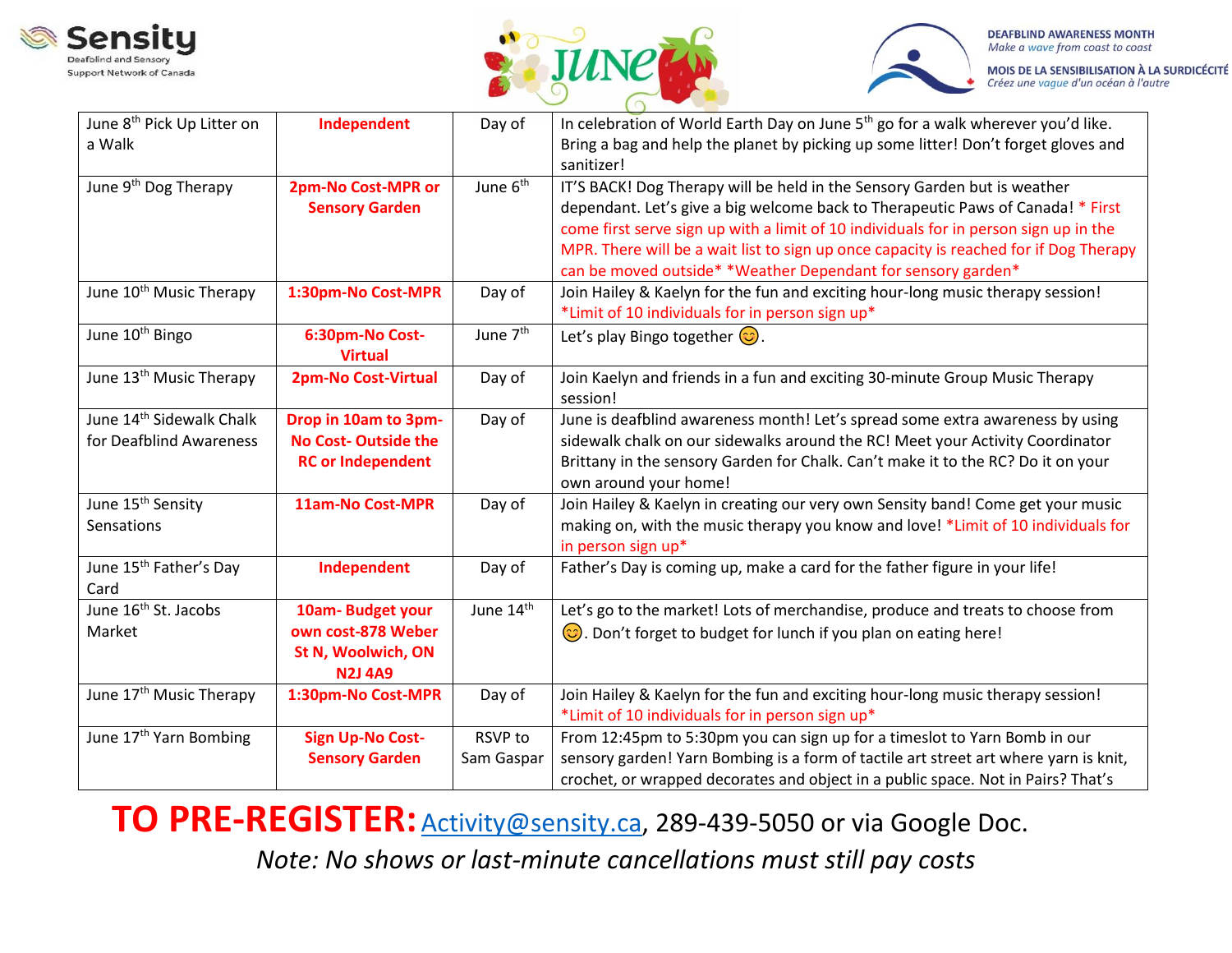





MOIS DE LA SENSIBILISATION À LA SURDICÉCITÉ Créez une vague d'un océan à l'autre

|                                      |                             |                       | okay! You can join by in too by Yarn Bombing your space/residence and sending in                |
|--------------------------------------|-----------------------------|-----------------------|-------------------------------------------------------------------------------------------------|
|                                      |                             |                       | a photo to Sgaspar@sensity.ca so we can share it on social media for everyone!                  |
| June 20 <sup>th</sup> Music Therapy  | 2pm-No Cost-Virtual         | Day of                | Join Kaelyn and friends in a fun and exciting 30-minute Group Music Therapy                     |
|                                      |                             |                       | session!                                                                                        |
| June 21 <sup>st</sup> Picnic in the  | <b>Noon-No Cost-709</b>     | June 20 <sup>th</sup> | We're going to Riverside Park in Guelph! We'll be starting our outing with lunch at             |
| <b>Park and Nature</b>               | <b>Woolwich St, Guelph,</b> |                       | a picnic table of your choosing then complete a nature scavenger hunt! Can't join?              |
| Scavenger Hunt                       | <b>ON N1H 7G6</b>           |                       | Ask for a copy of the scavenger hunt and do it on your own time!                                |
| June 22 <sup>nd</sup> Sensity        | <b>11am-No Cost-MPR</b>     | Day of                | Join Hailey & Kaelyn in creating our very own Sensity band! Come get your music                 |
| Sensations                           |                             |                       | making on, with the music therapy you know and love! *Limit of 10 individuals for               |
|                                      |                             |                       | in person sign up*                                                                              |
| June 22 <sup>nd</sup> Nature Sensory | Independent                 | Day of                | Make a nature sensory bin! There's lots of cool ideas online you can find and                   |
| <b>Bin</b>                           |                             |                       | decide how your doing it with your intervenor! If you attended the nature                       |
|                                      |                             |                       | scavenger hunt the day before you can use your findings. If not go for a trail walk             |
|                                      |                             |                       | and make a bin when home $\circled{c}$ .                                                        |
| June 23rd Birley Gates               | 5:45pm-\$2-142W             | June 19 <sup>th</sup> | Come to our Kitchen Jam hosted by Activity Coordinator Brittany and the Music                   |
| Kitchen Jam                          | <b>River Rd, Paris, ON</b>  |                       | Therapists! Bring your own dinner or have hot dogs provided. Smore's for dessert                |
|                                      | <b>N3L 3E2</b>              |                       | over the fire with lots of music to be made!                                                    |
| June 24 <sup>th</sup> Music Therapy  | 1:30pm-No Cost-MPR          | Day of                | Join Hailey & Kaelyn for the fun and exciting hour-long music therapy session!                  |
|                                      |                             |                       | *Limit of 10 individuals for in person sign up*                                                 |
| June 24 <sup>th</sup> Braille Craft  | 6:30pm-No Cost-             | June 19th             | In celebration of Helen Keller's birthday on June 27 <sup>th</sup> let's make a braille craft!  |
|                                      | <b>MPR/Virtual</b>          |                       | *Limit of 10 individuals for in person sign up*                                                 |
| June $25^{th}$ (or $26^{th}$ )       | Independent                 | Day of                | It's strawberry picking season! Go on your own and plan with your intervenor/                   |
| <b>Strawberry Picking</b>            |                             |                       | program this weekend $\odot$ . Here is a list of places you could checkout!                     |
|                                      |                             |                       | https://www.blogto.com/eat drink/2016/06/10 farms for strawberry picking n                      |
|                                      |                             |                       | ear toronto/                                                                                    |
| June 27 <sup>th</sup> Music Therapy  | 2pm-No Cost-Virtual         | Day of                | Join Kaelyn and friends in a fun and exciting 30-minute Group Music Therapy                     |
|                                      |                             |                       | session!                                                                                        |
| June 27 <sup>th</sup> Sensity Day    | Picnic Lunch: 12:30pm       | RSVP to               | Happy birthday Hellen Keller! Bring a lunch to picnic, picnic shelters are onsite.              |
|                                      | <b>Boat Trip 1pm to</b>     | Sam Gaspar            | Limit of 5-6 people per boat ride so please sign in $\circled{c}$ . This is going to be a great |
|                                      | 3pm-No Cost-1515            |                       | day! Parking available onsite (street - meter) or at the nearby library.                        |
|                                      | <b>Rebecca St. Oakville</b> |                       | Sgaspar@sensity.ca                                                                              |

TO PRE-REGISTER: **Activity@sensity.ca**, 289-439-5050 or via Google Doc.